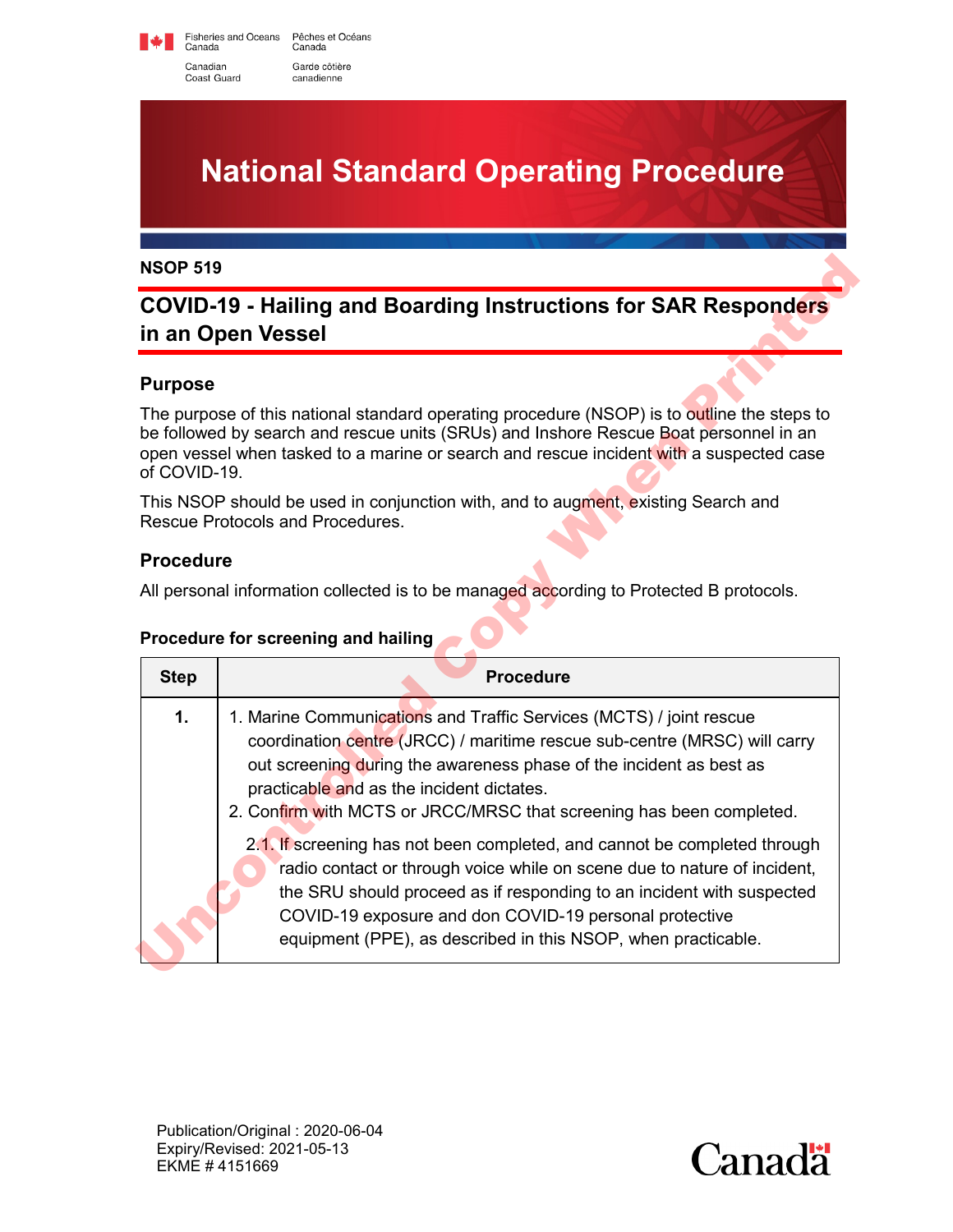$\overline{a}$ 

| <b>Step</b> | <b>Procedure</b>                                                                                                                                                                                                                                                                                                                                                                                                                                             |
|-------------|--------------------------------------------------------------------------------------------------------------------------------------------------------------------------------------------------------------------------------------------------------------------------------------------------------------------------------------------------------------------------------------------------------------------------------------------------------------|
| 2.          | 1. On-scene screening may be required if there is incomplete information, lack<br>of initial screening, or to validate initial screening information.<br>2. Screening questions should be directed to the master of the subject vessel,<br>and must include:                                                                                                                                                                                                 |
|             | 2.1. What are the concerning signs or symptoms? Do they fall within known<br>COVID-19 symptoms <sup>1</sup> ?                                                                                                                                                                                                                                                                                                                                                |
|             | New or worsening cough<br>Shortness of breath or difficulty breathing<br>Temperature equal to or over 37.5 °C<br>Feeling feverish<br>Chills<br>Fatigue or weakness<br>Muscle or body aches<br>$\bullet$<br>New loss of smell or taste<br>Headache (new, persistent, unexplained, unusual or long-lasting).<br>(Not related to other known causes or conditions)<br>• Gastrointestinal symptoms (abdominal pain, diarrhea, vomiting)<br>• Feeling very unwell |
|             | Note 1: Children tend to have abdominal symptoms and skin changes<br>or rashes.<br>Note 2: Symptoms may take up to 14 days to appear after exposure to<br>COVID-19.                                                                                                                                                                                                                                                                                          |
|             | 2.2. Has the patient travelled from or transited through a location with<br>confirmed COVID-19 in the past 14 days?<br>2.3. Has the patient been in close contact (respiratory fluids contact<br>possible) with a suspected case of COVID-19 or close contact with<br>someone who has travelled from or transited through a location with<br>confirmed COVID-19 in the past 14 days?                                                                         |
| 3.          | 1. Answers from these questions must be logged and reported to the<br>JRCC/MRSC.<br>2. The decision to proceed may be done in consultation between the<br>commanding officer/coxswain and the JRCC/MRSC.                                                                                                                                                                                                                                                     |

<span id="page-1-0"></span><sup>&</sup>lt;sup>1</sup>[Government of Canada – Coronavirus disease \(COVID-19\): Symptoms and treatment](https://www.canada.ca/en/public-health/services/diseases/2019-novel-coronavirus-infection/symptoms.html)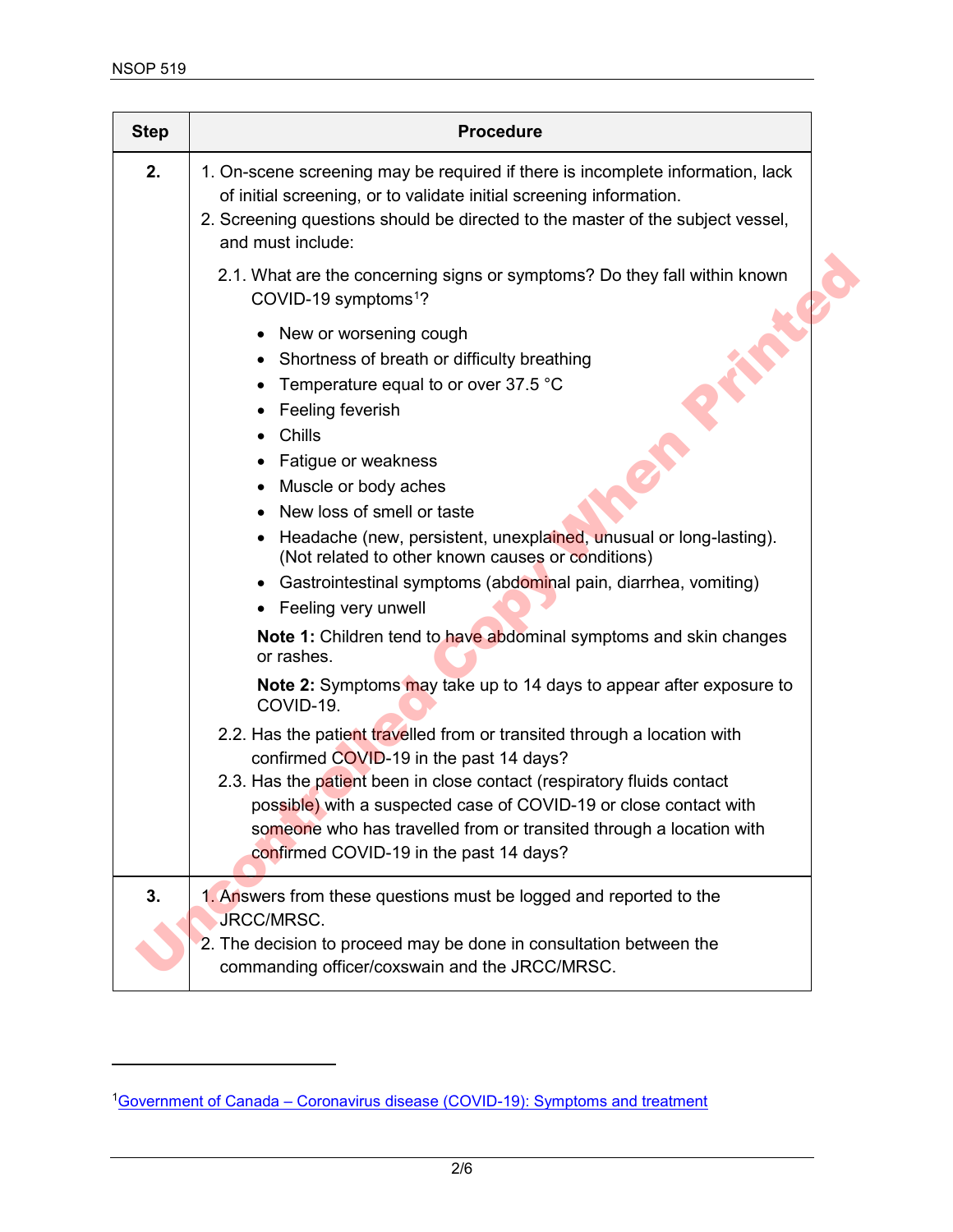| <b>Step</b> | <b>Procedure</b>                                                                                                                                                                                                                                                                                                                                                                                                                                                                                                                                                                      |
|-------------|---------------------------------------------------------------------------------------------------------------------------------------------------------------------------------------------------------------------------------------------------------------------------------------------------------------------------------------------------------------------------------------------------------------------------------------------------------------------------------------------------------------------------------------------------------------------------------------|
| 4.          | 1. If risk of exposure to COVID-19 exists, conduct pre-job safety assessment<br>and take all necessary precautions to mitigate exposure of responding crew.<br>Keep SRU upwind of incident vessel as much as possible and communicate<br>with incident vessel via radio or cell phone. Board only as necessary<br>wearing appropriate COVID-19 PPE, and limiting number of crew boarding.<br>2. Donning and doffing of COIVD-19 PPE must occur in an area separate from<br>incident vessel to minimize the risk of contact with suspected patient or any<br>other personnel on board. |
| 5.          | 1. Persons with suspected COVID-19 should remain on their vessel if at all<br>possible where they can be towed or escorted to a higher level of care/<br>nearest safe refuge.<br>2. If a patient with suspected COVID-19 is taken onboard the responding<br>vessel for evacuation, as best as practicable:                                                                                                                                                                                                                                                                            |
|             | 2.1. minimize the number of crew assisting the patient<br>2.2. provide a mask and gloves to the patient immediately, by placing it in<br>arm's reach of the patient. Observe that the patient dons the mask<br>appropriately. In the case where patient is in respiratory distress, use of<br>oxygen therapy mask may be indicated, follow protocols for respiratory<br>distress                                                                                                                                                                                                      |
|             | 2.3. consider the positioning and placement of the patient on the responding<br>vessel to minimize risk of exposure to suspected COVID-19<br>2.4. if any other persons from the incident vessel are taken onboard the<br>responding vessel, provide a mask and gloves by placing in arm's<br>reach. Observe the individual(s) don(s) the mask appropriately                                                                                                                                                                                                                           |
|             | 3. After disembarkation of patient, the vessel must be decontaminated in<br>accordance with NSOP 518 COVID-19 - Cleaning and Disinfection Routine<br>of the Workplace.                                                                                                                                                                                                                                                                                                                                                                                                                |
|             | <b>Procedure for donning PPE</b>                                                                                                                                                                                                                                                                                                                                                                                                                                                                                                                                                      |
| <b>Step</b> | <b>Procedure</b>                                                                                                                                                                                                                                                                                                                                                                                                                                                                                                                                                                      |
| 1.          | 1. At a minimum, SRUs should carry 2 changes of COVID-19 appropriate PPE                                                                                                                                                                                                                                                                                                                                                                                                                                                                                                              |

## **Procedure for donning PPE**

| <b>Step</b> | <b>Procedure</b>                                                                                                                                                                                                                                     |
|-------------|------------------------------------------------------------------------------------------------------------------------------------------------------------------------------------------------------------------------------------------------------|
|             | 1. At a minimum, SRUs should carry 2 changes of COVID-19 appropriate PPE<br>for each crew member onboard the vessel at all times. At a minimum,<br>5 surgical/procedural masks should also be onboard to provide to the crew<br>of the other vessel. |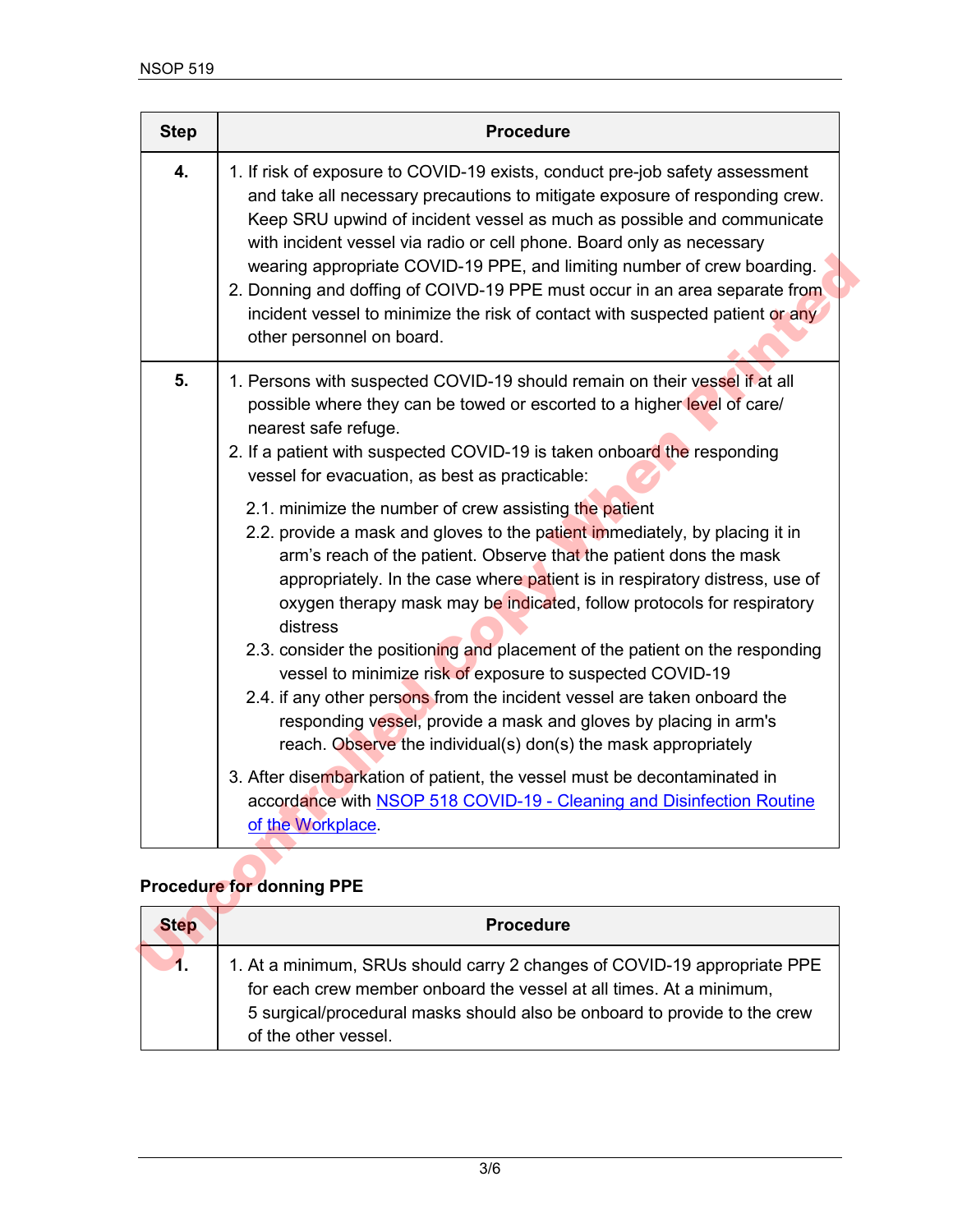$\overline{a}$ 

| <b>Step</b> | <b>Procedure</b>                                                                                                                                                                                                                                                                                                                                                      |
|-------------|-----------------------------------------------------------------------------------------------------------------------------------------------------------------------------------------------------------------------------------------------------------------------------------------------------------------------------------------------------------------------|
|             | 2. SRUs should carry hand sanitizer and PPE disposal bags on board at all<br>times in the event PPE needs to be doffed and donned between responding<br>to multiple incidents.                                                                                                                                                                                        |
| 2.          | 1. Appropriate COVID-19 PPE includes:                                                                                                                                                                                                                                                                                                                                 |
|             | nitrile/latex gloves<br>long-sleeved gown or disposable coverall (for example, Tyvek) <sup>2</sup><br>surgical/procedural mask<br>eye protection (face shield or goggles)<br>boots (rubber boots recommended for easy decontamination).                                                                                                                               |
|             | <b>Note:</b> N95 mask is required when providing direct care to COVID-19 patients<br>in settings where aerosol-generating procedures are frequently in place.<br>Aerosol-generating procedures are: tracheal intubation, non-invasive<br>ventilation, tracheotomy, cardiopulmonary resuscitation, manual ventilation<br>before intubation, bronchoscopy. <sup>3</sup> |
|             | 2. Inspect PPE for suitability; damaged PPE should be replaced.<br>3. Don PPE as recommended to ensure adequate coverage.                                                                                                                                                                                                                                             |
| 3.          | Put on long-sleeved gown or disposable coverall.                                                                                                                                                                                                                                                                                                                      |
| 4.          | Put on face mask and eye protection.                                                                                                                                                                                                                                                                                                                                  |
| 5.          | Put on gloves, ensuring no gaps between gloves and sleeves (you may make<br>thumb hole in PPE sleeve and cover with glove).                                                                                                                                                                                                                                           |
| 6.          | Have a "buddy" inspect the donned PPE to ensure adequate coverage and no<br>seal gaps.                                                                                                                                                                                                                                                                                |
|             | Procedure for decontamination of responding unit                                                                                                                                                                                                                                                                                                                      |
| <b>Step</b> | <b>Procedure</b>                                                                                                                                                                                                                                                                                                                                                      |
| 1.          | The SRU must be decontaminated immediately after operation in a suspected<br>COVID-19 incident. Notify JRCC, SRU non-operational during<br>decontamination.                                                                                                                                                                                                           |

### **Procedure for decontamination of responding unit**

| <b>Step</b> | <b>Procedure</b>                                                                                                                                            |
|-------------|-------------------------------------------------------------------------------------------------------------------------------------------------------------|
| 1.          | The SRU must be decontaminated immediately after operation in a suspected<br>COVID-19 incident. Notify JRCC, SRU non-operational during<br>decontamination. |

<span id="page-3-0"></span> $^{\rm 2}$  When there is a risk of getting wet during operations and waterproof protection is required, the disposable coverall (for example, Tyvek) is the best choice.

<span id="page-3-1"></span><sup>&</sup>lt;sup>3</sup> World Health Organization – Publications detail – Rational use of personal protective equipment for [coronavirus disease \(COVID-19\) and considerations during severe shortages](https://www.who.int/publications-detail/rational-use-of-personal-protective-equipment-for-coronavirus-disease-(covid-19)-and-considerations-during-severe-shortages)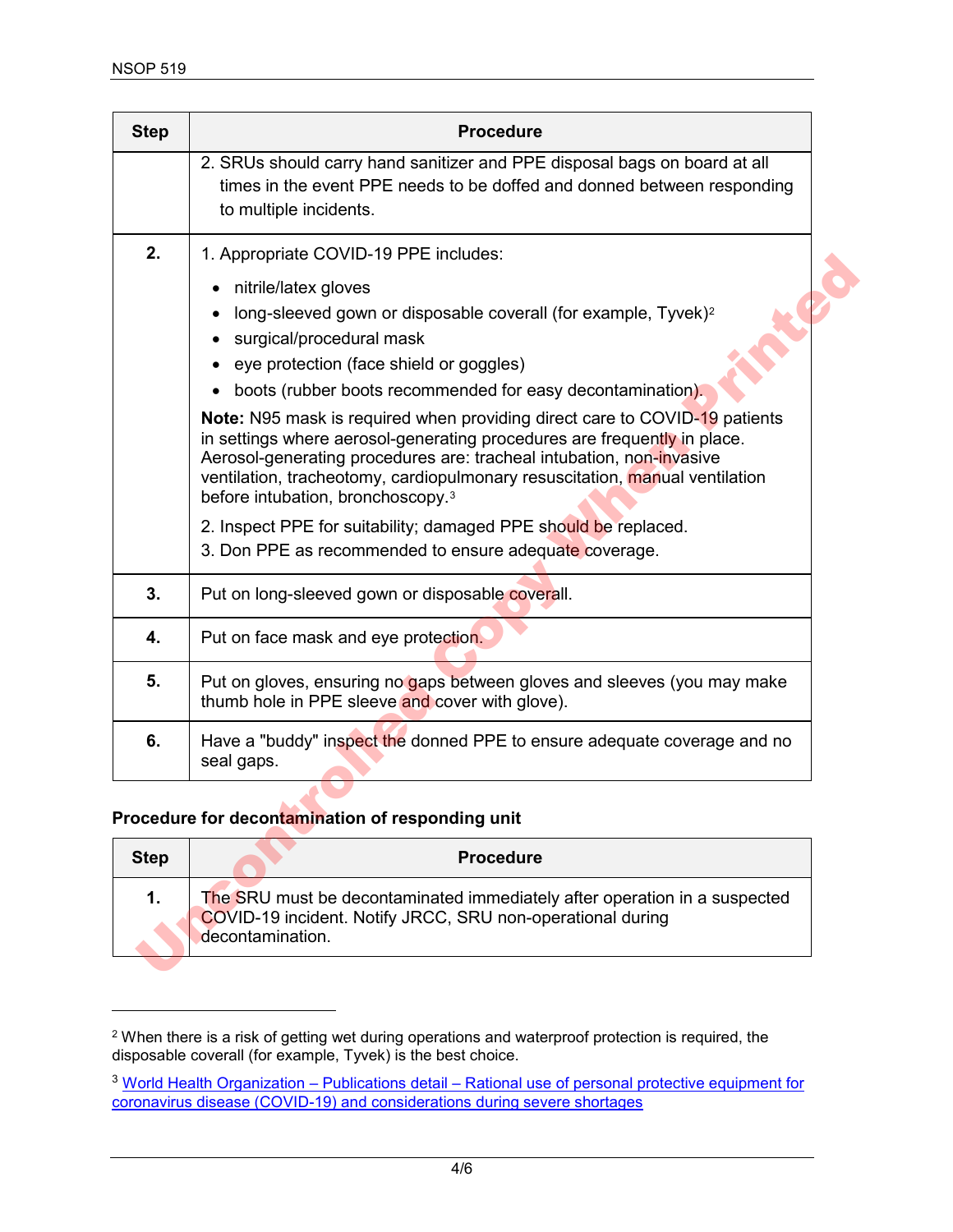| <b>Step</b> | <b>Procedure</b>                                                                                                                                                                                                                                                                                                                              |
|-------------|-----------------------------------------------------------------------------------------------------------------------------------------------------------------------------------------------------------------------------------------------------------------------------------------------------------------------------------------------|
| 2.          | Carefully remove PPE as per protocols and procedures using universal<br>precautions and practicing hand sanitization between each piece of PPE.<br>Remove PPE in an open area that may be easily decontaminated after<br>removal.                                                                                                             |
| 3.          | Remove floatation and place in secondary bag, disinfect following<br>manufacturers instructions.                                                                                                                                                                                                                                              |
| 4.          | Unzip gown or disposable coverall.                                                                                                                                                                                                                                                                                                            |
| 5.          | Remove gloves without touching any area that is likely to become infected, and<br>deposit in garbage bag. Practice hand sanitization.                                                                                                                                                                                                         |
| 6.          | Remove disposable gown or coverall. Deposit in garbage bag. Practice hand<br>sanitization.                                                                                                                                                                                                                                                    |
| 7.          | Remove goggles / face shield and place in secondary bag, wash following<br>manufacturers instructions. Practice hand sanitization.                                                                                                                                                                                                            |
| 8.          | Remove face mask, deposit in garbage bag. Practice hand sanitization.                                                                                                                                                                                                                                                                         |
| 9.          | 1. Decontaminate and disinfect all contaminated areas in accordance with<br>protocols (refer to NSOP 518 COVID-19 - Cleaning and Disinfection Routine<br>of the Workplace).<br>2. Decontaminate and disinfect all reusable COVID-19 PPE and all standard<br>PPE and dress/clothes worn during incident, as per manufacturers<br>instructions. |
| 10.         | Shower as soon as possible.                                                                                                                                                                                                                                                                                                                   |
|             | Procedure for disposal of PPE                                                                                                                                                                                                                                                                                                                 |
| <b>Step</b> | <b>Procedure</b>                                                                                                                                                                                                                                                                                                                              |
| 1.          | The final disposal of all materials must be double bagged and disposed in<br>accordance with Fleet Safety Manual 7.E.6 Handling and Discharge - Solid<br>Waste.                                                                                                                                                                               |
|             |                                                                                                                                                                                                                                                                                                                                               |

### **Procedure for disposal of PPE**

| <b>Step</b> | <b>Procedure</b>                                                                                                                                                |
|-------------|-----------------------------------------------------------------------------------------------------------------------------------------------------------------|
| 1.          | The final disposal of all materials must be double bagged and disposed in<br>accordance with Fleet Safety Manual 7.E.6 Handling and Discharge - Solid<br>Waste. |
| 2.          | Decontamination team to remove own PPE (in accordance with procedure<br>above), wash clothes and shower.                                                        |